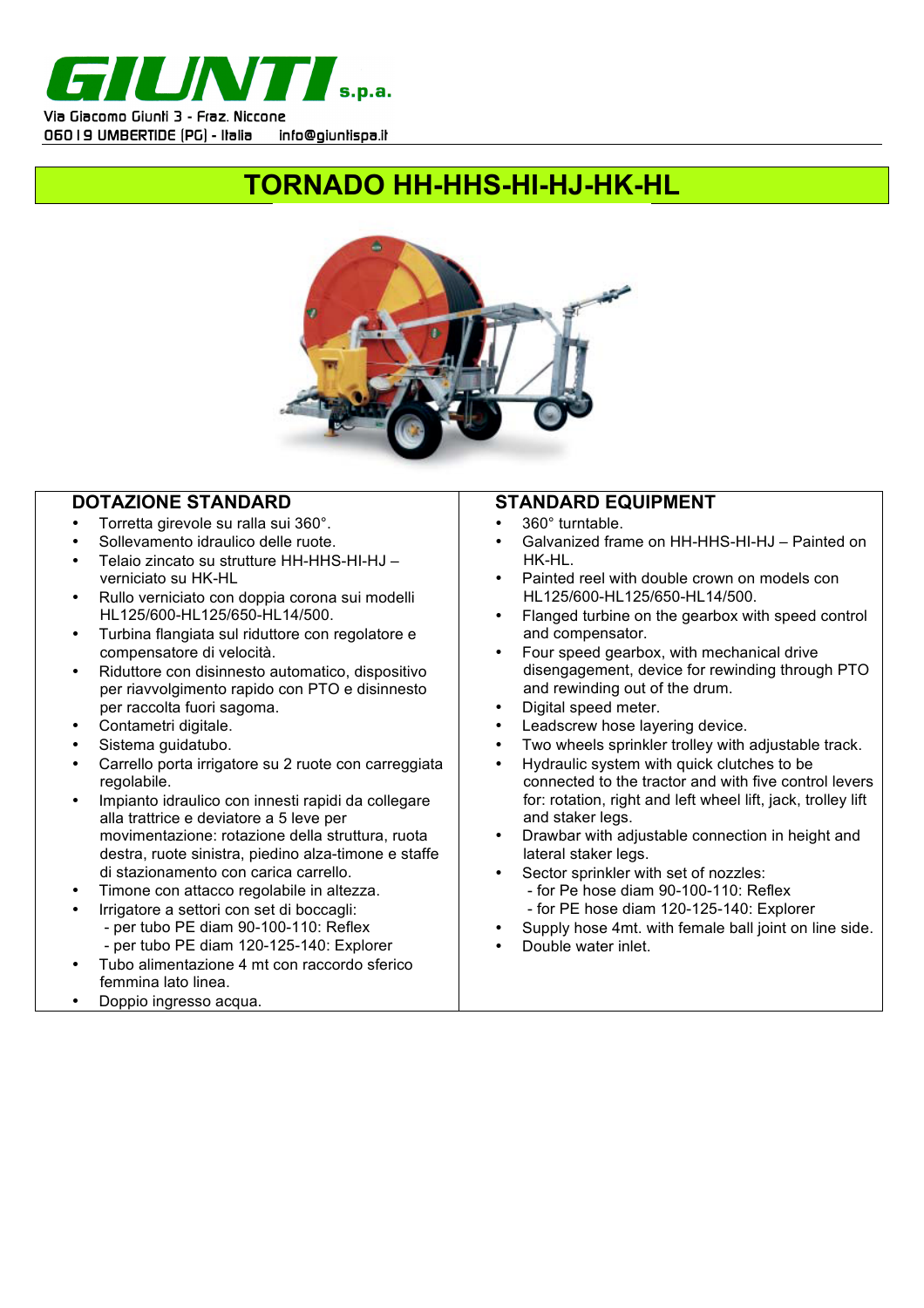

| <b>MODELLI - MODELS</b> | <b>Irrigatore - Sprinkler</b> | Termine tubo - Hose ends |
|-------------------------|-------------------------------|--------------------------|
| HH 90/380               | Reflex/Twin 140               | C                        |
| HH 90/400               | Reflex/Twin 140               | L.                       |
| HH 90/440               | Reflex/Twin 140               | $\mathsf{L}$             |
| HH 90/480               | Reflex/Twin 140               | $\mathsf{C}$             |
| HH 100/320              | Reflex/Twin 140               | $\mathsf{C}$             |
| HH 100/350              | Reflex/Twin 140               | $\overline{C}$           |
| HH 100/400              | Reflex/Twin 140               | $\mathsf{C}$             |
| HH 100/450              | Reflex/Twin 140               | $\mathsf C$              |
| HH 110/270              | Reflex/Twin 160               | $\mathsf C$              |
| HH 110/300              | Reflex/Twin 160               | L                        |
| HH 110/340              | Reflex/Twin 160               | $\mathsf{C}$             |
| HH 120/220              | Explorer/Twin 202             | $\overline{C}$           |
| HH 120/270              | Explorer/Twin 202             | $\mathsf C$              |
| HH 125/220              | Explorer/Twin 202             | L                        |
| HHS 100/480             | Reflex/Twin 140               | L                        |
| HHS 110/400             | Reflex/Twin 160               | $\mathcal{C}$            |
| HHS 120/320             | Explorer/Twin 202             | C                        |
| HHS 120/350             | Explorer/Twin 202             | $\mathsf{L}$             |
| HHS 125/250             | Explorer/Twin 202             | C                        |
| HHS 125/280             | Explorer/Twin 202             | L                        |
| HI 100/500              | Reflex/Twin 140               | $\mathsf{C}$             |
| HI 100/550              | Reflex/Twin 140               | L                        |
| HI 110/420              | Reflex/Twin 160               | L.                       |
| HI 110/450              | Reflex/Twin 160               | $\mathsf{C}$             |
| HI 110/470              | Reflex/Twin 160               | L                        |
| HI 110/500              | Reflex/Twin 160               | $\mathsf{C}$             |
| HI 110/540              | Reflex/Twin 160               | L                        |
| HI 125/300              | Explorer/Twin 202             | $\mathsf{C}$             |
| HI 125/340              | Explorer/Twin 202             |                          |
| HI 125/380              | Explorer/Twin 202             | $\mathsf{C}$             |
| HI 125/400              | Explorer/Twin 202             | $\mathsf{C}$             |
| HI 140/280              | Explorer/Twin 202             | $\mathsf C$              |
| HI 140/300              | Explorer/Twin 202             | $\mathsf C$              |
| HJ 110/560              | Reflex/Twin 160               | $\overline{C}$           |
| HJ 110/600              | Reflex/Twin 160               | $\cal C$                 |
| HJ 125/420              | Explorer/Twin 202             | C                        |
| HJ 125/450              | Explorer/Twin 202             | $\cal C$                 |
| HJ 140/320              | Explorer/Twin 202             | C                        |
| HJ 140/350              | Explorer/Twin 202             | $\mathcal{C}$            |
| HK 110/630              | Reflex/Twin 160               | $\overline{C}$           |
| HK 110/680              | Reflex/Twin 160               | L                        |
| HK 125/470              | Explorer/Twin 202             | $\mathsf C$              |
| HK 125/500              | Explorer/Twin 202             | L.                       |
| HK 140/360              | Explorer/Twin 202             | $\mathsf{C}$             |
| HK 140/400              | Explorer/Twin 202             | L                        |
| HL 125/550              | Explorer/Twin 202             | L                        |
| HL 125/600              | Explorer/Twin 202             | $\cal C$                 |
| HL 125/650              | Explorer/Twin 202             | L                        |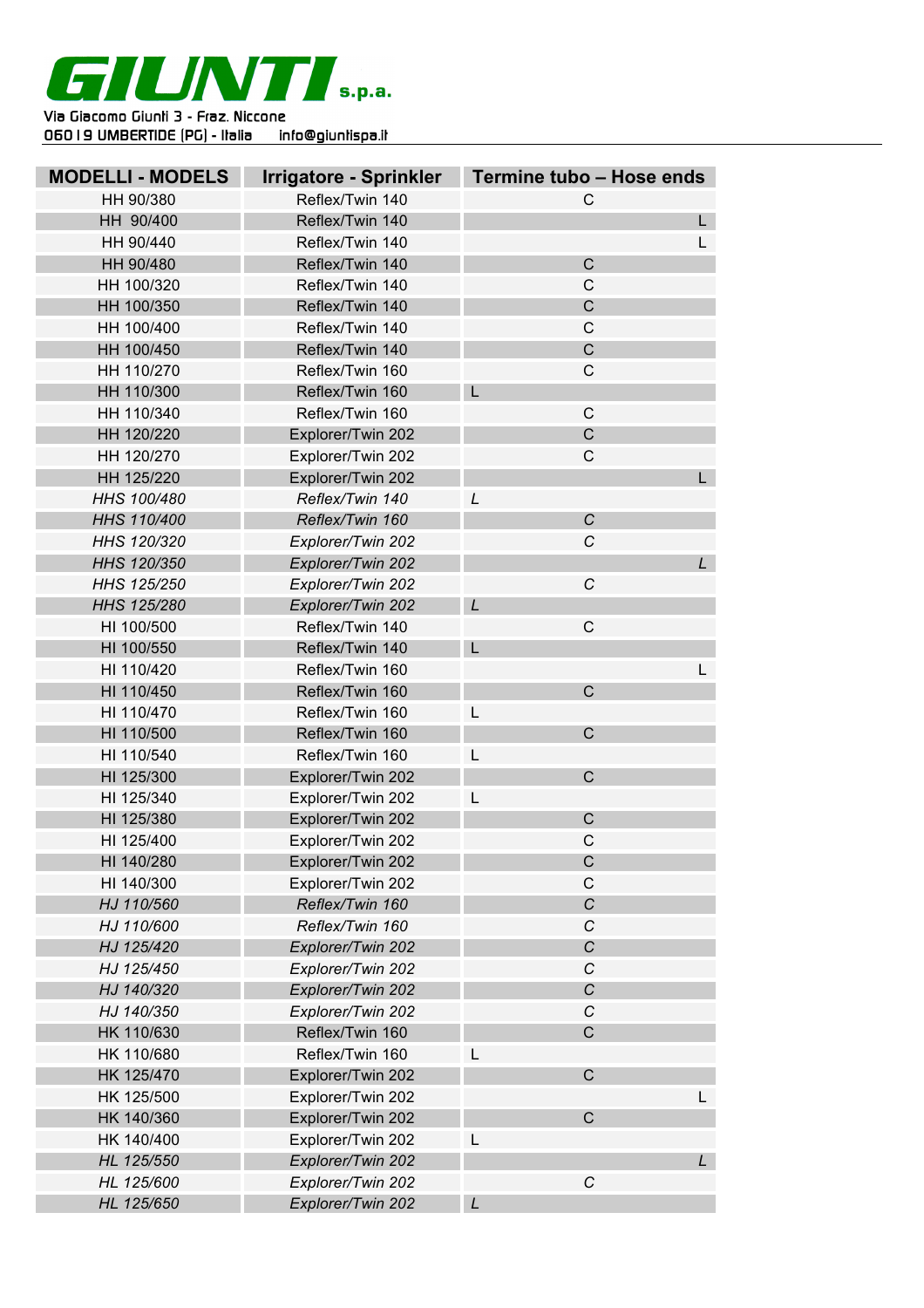

#### Via Giacomo Giunli 3 - Fraz. Niccone OSO LO LIMBERTIDE (DC) - Italia info@ojunticaa it

| <b>UUU I 3 UNDERTIDE IFUI - HOHO</b><br>וווטשטווווסונא |                        |                          |  |  |  |  |  |
|--------------------------------------------------------|------------------------|--------------------------|--|--|--|--|--|
| <b>MODELLI - MODELS</b>                                | Irrigatore - Sprinkler | Termine tubo - Hose ends |  |  |  |  |  |
| HL 140/450                                             | Explorer/Twin 202      |                          |  |  |  |  |  |
| HL 140/500                                             | Explorer/Twin 202      |                          |  |  |  |  |  |

L = il tubo termina vicino alle sponde laterali - C = il tubo termina vicino al centro

 $L =$  hose ends near the lateral shoulders -  $C =$  hose ends near centre



DIMENSIONI INDICATIVE (mm) / INDICATIVE DIMENSIONS (mt)

|                    | A    | B    | $\mathbf c$ | D    | E    | F    | G    | Kg.         |
|--------------------|------|------|-------------|------|------|------|------|-------------|
| 90/380             | 2630 | 3070 | 2450        | 2000 | 2660 | 3790 | 5800 |             |
| 90/400             |      |      |             |      |      |      |      |             |
| 90/440             | 2680 | 3120 | 2450        | 2000 | 2610 | 3790 | 5800 |             |
| 90/480             | 2680 | 3120 | 2450        | 2000 | 2610 | 3790 | 5800 |             |
| 100/320            | 2630 | 3070 | 2450        | 2000 | 2560 | 3700 | 5800 |             |
| 100/350            |      |      |             |      |      |      |      |             |
| 100/400            | 2740 | 3180 | 2450        | 2000 | 2670 | 3790 | 5800 | 2700 - 3000 |
| 100/450            | 2740 | 3180 | 2450        | 2000 | 2670 | 3790 | 5800 |             |
| 110/270            | 2680 | 3120 | 2450        | 2000 | 2610 | 3790 | 5800 |             |
| 110/300            |      |      |             |      |      |      |      |             |
| 110/340            | 2680 | 3120 | 2450        | 2000 | 2610 | 3790 | 5800 |             |
| 120/220            | 2680 | 3180 | 2450        | 2000 | 2610 | 3790 | 5800 |             |
| 120/270            | 2740 | 3180 | 2450        | 2000 | 2670 | 3790 | 5800 |             |
| 125/220            | 2680 | 3120 | 2450        | 2000 | 2610 | 3790 | 5800 |             |
| 100/480            | 2890 | 3330 | 2450        | 2000 | 2770 | 3790 | 5800 |             |
| 110/400            | 2890 | 3330 | 2450        | 2000 | 2770 | 3790 | 5800 |             |
| 120/320            | 2890 | 3330 | 2450        | 2000 | 2770 | 3790 | 5800 | 2900 - 3200 |
| 120/350            |      |      |             |      |      |      |      |             |
| 125/250<br>125/280 | 2890 | 3330 | 2450        | 2000 | 2770 | 3790 | 5800 |             |
| 100/500            |      |      |             |      |      |      |      |             |
| 100/550            | 2900 | 3350 | 2450        | 2220 | 2850 | 3950 | 5850 |             |
| 110/420            | 2870 | 3320 | 2450        | 2220 | 2820 | 3950 | 5850 |             |
| 110/450            |      |      |             |      |      |      |      |             |
| 110/470            | 2870 | 3320 | 2450        | 2220 | 2820 | 3950 | 5850 |             |
| 110/500            | 3130 | 3590 | 2450        | 2220 | 3020 | 4050 | 5950 | 3350 - 4200 |
| 110/540            | 3180 | 3640 | 2450        | 2220 | 3070 | 4050 | 5950 |             |
| 125/300            |      |      |             |      |      |      |      |             |
| 125/340            | 3130 | 3590 | 2450        | 2220 | 3020 | 4050 | 5950 |             |
| 125/380            |      |      |             |      |      |      |      |             |
| 125/400            | 3180 | 3640 | 2450        | 2220 | 3070 | 4050 | 5950 |             |